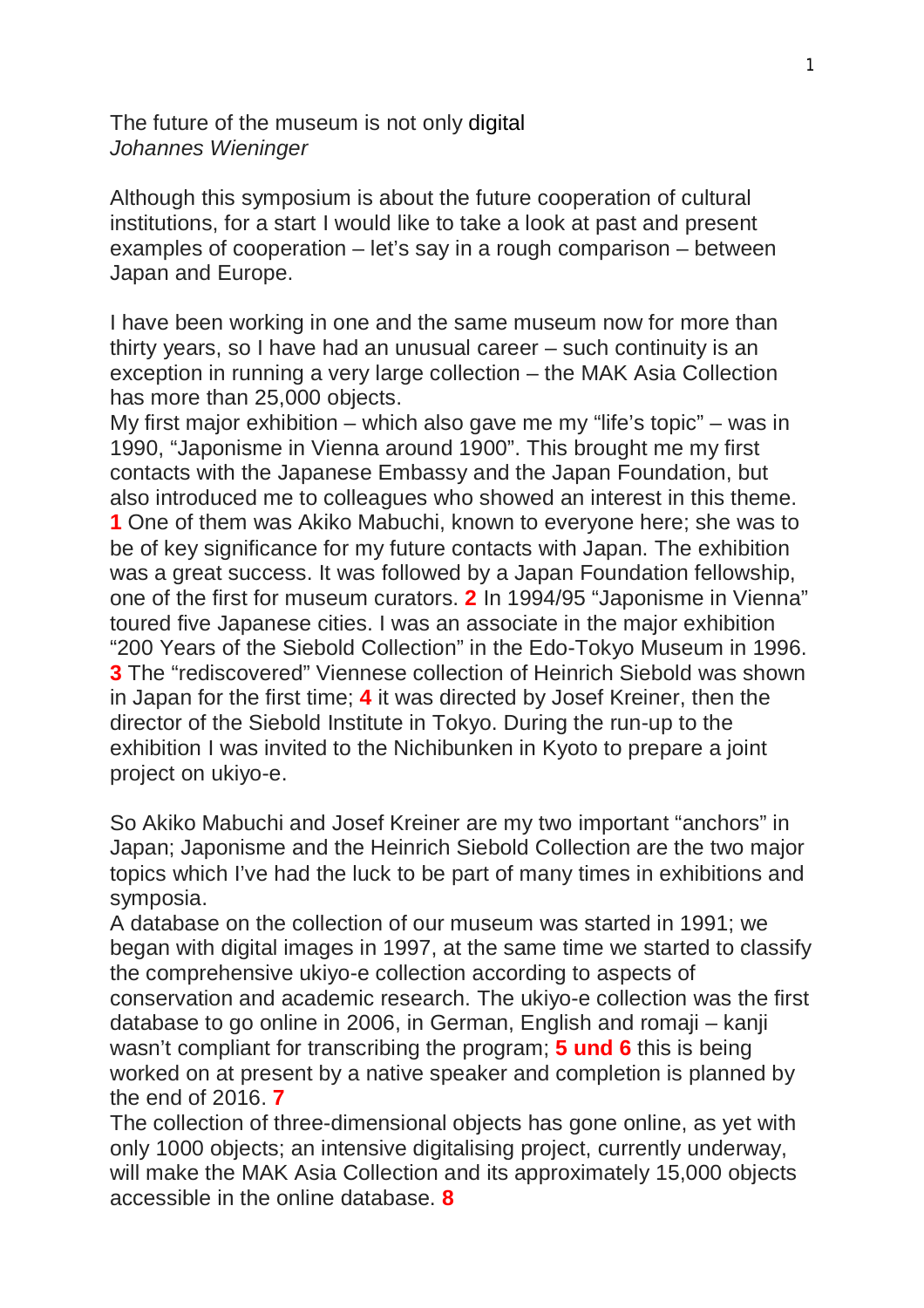I must mention that the Tobunken – National Research Institute for Cultural Properties in Tokyo has given us great support in restoration projects and the training of our restorers and conservators.

More and more information is reaching Japan via the digital route, more and more objects are – digitally speaking – "returning home"

The museum database triggered a growth of interest in our work from overlapping databases – we might also say: collections of objects – and we also took part in international projects.

One of these international projects that extends beyond Japan in theme is the **9** Virtual Collection of Asian Masterpieces (VCM) by the Asia-Europe Museum Network ASEMUS; a more specialised project is the participation in the database "JBAE – Japanese-Buddhist Art in European Collections", **10** a cooperation between the Research Center of International Japanese Studies of the Hosei University and the Institute of Asian and Oriental Studies of the University of Zurich. 46 museums from twenty countries are contributors, the project is up and running and by no means completed. A further cooperation with a museum in Tokyo related to the Heinrich Siebold Collection is in the cradle stage.

A quite outstanding international project is the meta-database www.ukiyo-e.org, which links together multiple online databases. **11 und 12** We haven't contributed anything apart from allowing it to use our data. Ukiyo-e.org is a private initiative which at present seems to be receiving special sponsorship from the Ritsumeikan University in Kyoto. I don't think there is any better or more useful database in the entire field of art history; it can be used intuitively by all and places our collection holdings at their disposal. John Resig, the initiator, is a true ambassador of Japanese popular culture!

With the digitalisation of our collections we are building up a second new level for museums: art will be experienced in the original on site, but also augmented digitally and independent of geography with all available information. Networked museums will increasingly become the great sources of historical information.

The cooperation and link-ups of our archives and our knowledge yield great opportunities for the growth of powerful sources of information. The global input of educational and cultural institutions into the possibilities of digital information makes us "big players" on the world wide web.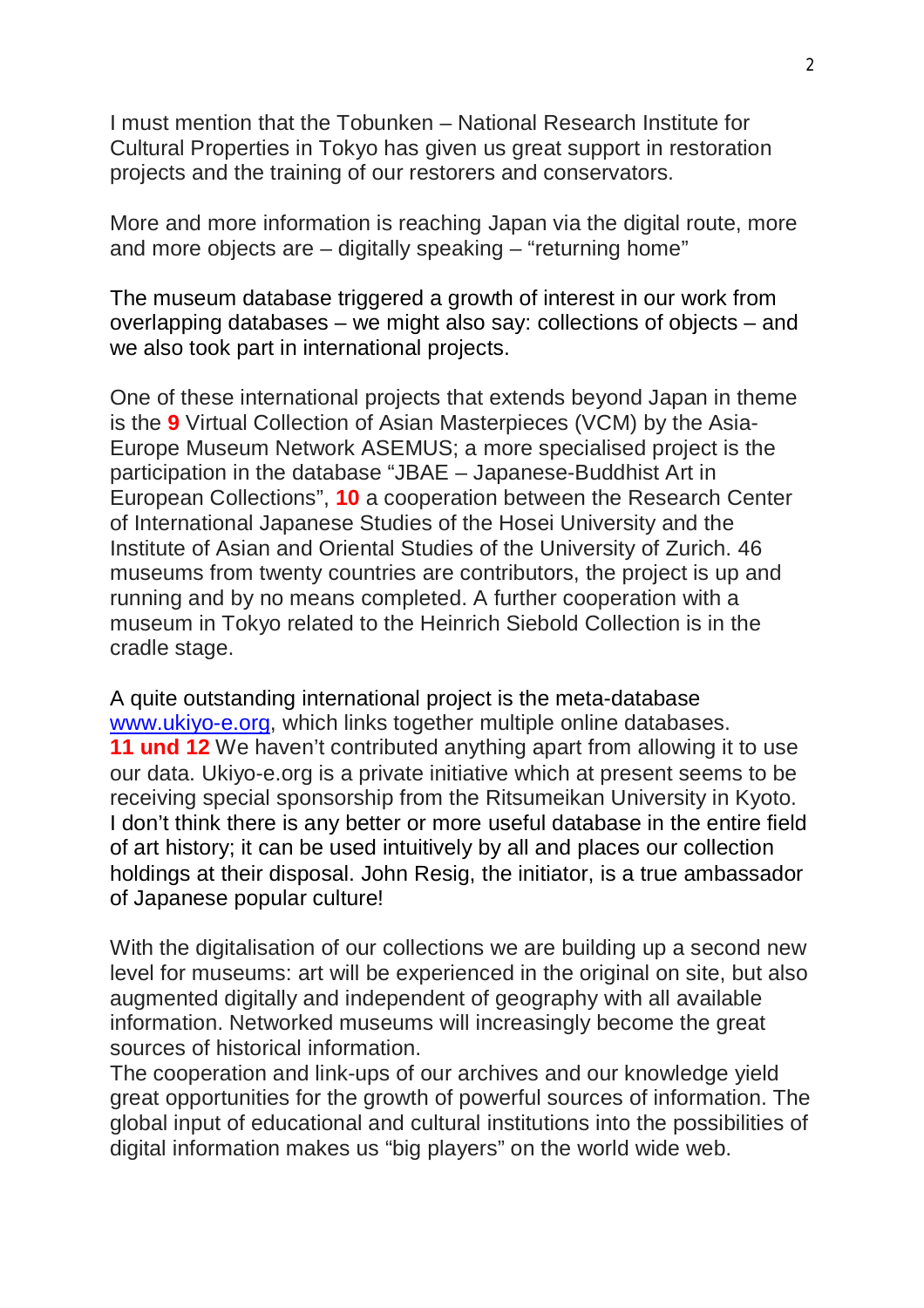Making sources of information available through the media is a part of our work that is becoming more and more important. But, for a European curator, one question is always in the foreground: what image of Japan am I communicating? And what am I using to communicate it?

Museum visitors who come to us look for objects that are so to speak ambassadors of faraway countries and their cultures. Many come into the galleries with preconceived notions of Japan and then wonder why the exhibits don't correspond to their ideas. **13** Many people would like to see the famous Fuji by Hokusai, but we are showing different ink paintings, and ask the question "Is it typically Japanese?". The Japanese tea ceremony is also popular; but we show the history of the tea bowl and tell people: "The Japanese tea bowl originated in Korea." So what matters is to give scope to another, unknown Japan and to make it known.

If we question the term "typical" in our work as curators, we find we can hardly classify art according to concepts of nations, and this applies especially to contemporary art. "Typically Japanese" is no longer recognisable to lovers of art. This also has to do with the fact that artists are increasingly rejecting geographical and political labelling. So we try to link up historical art with contemporary, because connecting tradition with the present day makes "art history" recognisable again. **14 bis 16** Since 2014, the MAK Asia Gallery has had an installation on show by the artist Tadashi Kawamata; he claims he is a citizen of the world – he lives in Paris and works all over the world – yet his work does indeed communicate a feeling for space and aesthetics that impress us as Japanese. This installation has proved successful and has meanwhile won awards – a short time ago we were awarded from"International Design Communications Award" the second prize in the category "BEST SCENOGRAPHY FOR A PERMANENT COLLECTION".

The attitude to the idea of "own culture – foreign culture" has changed in Europe with the growth of the European Union, and you can also see this in the history of the contacts I talked about before. Until the year 2000 the relationship between Austria and Japan formed the framework of our activities; meanwhile, our field of vision has expanded. We no longer investigate and display the relationships between cultureS, it is far more a question of the image of ONE culture with multiple variants. There are no longer any borders; what matters now is to take gradations and transitions into account. This also corresponds to the European reality of life, with a proportion of foreigners in Austria of more than 12%, in Vienna 25%. This might not be clearly evident to Japanese awareness; perhaps because here the proportion of foreigners is a mere 2%.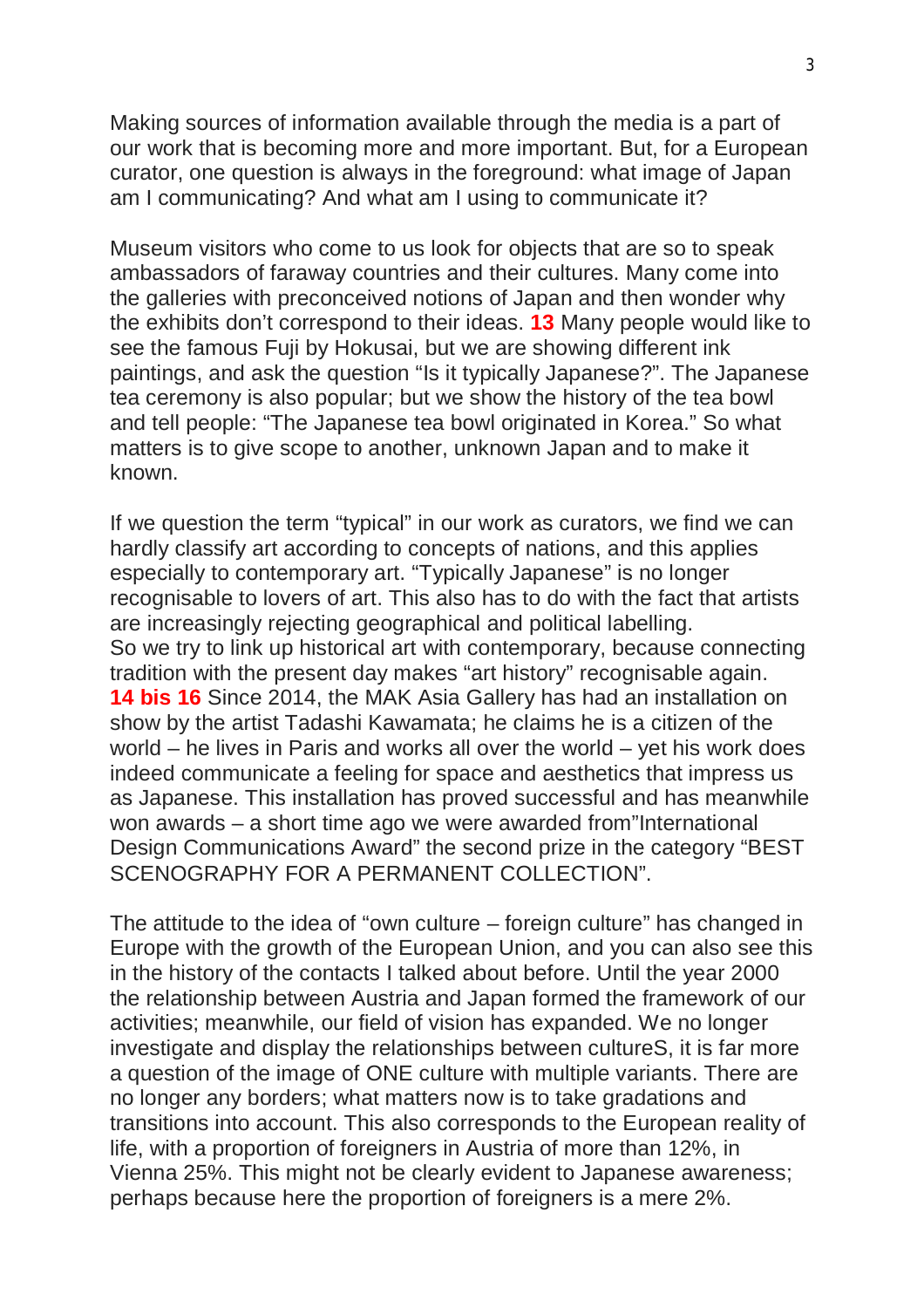Thus the focus on Japan has changed as well. We no longer see Japan as an isolated island east of the Asian continent, but as an individual part of a more global cultural concept. This is clearly reflected in the way we display the objects in our collections, for instance tea bowls/chawan from Korea and Japan are placed next to each other, which, seen historically, is a logical thing to do. This was taken further by exhibiting a Japanese screen with pictures on the Heike-monogatori together with European tapestries and paintings from the Court of the Mogul ruler Akbar the Great in North India (in the exhibition global:lab - Asia and Europe 1500- 1700" 2009 in Vienna). **17**

- How are we dealing with this attitude to cooperative projects – which is sometimes still new for us as well? How do we remodel bilateral networks into multi-lateral networks?

- How do we use digital options in order to image new realities and ways of seeing things?

- And how can we intensify contacts between cultural institutions on the scholarly and academic level for the benefit of the public who are responsive to art and culture?

These, I think, are the questions that must preoccupy us in our further plans.

By working together, we shall be able to manage the (digital) processing and updating of the collections better; thanks to digital aids we can exchange information so that it establishes a better understanding on all sides.

I think that here the ukiyo-e.org project can set a prime example.

We have to remember that ongoing knowledge sharing is separated by 8000 km or at least 12 flying hours – can we counteract this by a regular digital platform, blog, video conferences, etc.?

But the new media aren't always enough.

We are constantly visited by Japanese colleagues who would like to do research in our collections. There is often little time left for this because travel schedules are densely packed. Wouldn't it be better if we developed collective projects we could work on for an extended period here, and there? Not so much works on this level, more would be desirable – this is where those personal contacts come into play that I have already mentioned. It's always such an inspiration for me to work together with colleagues from Japan, and the results always make for an